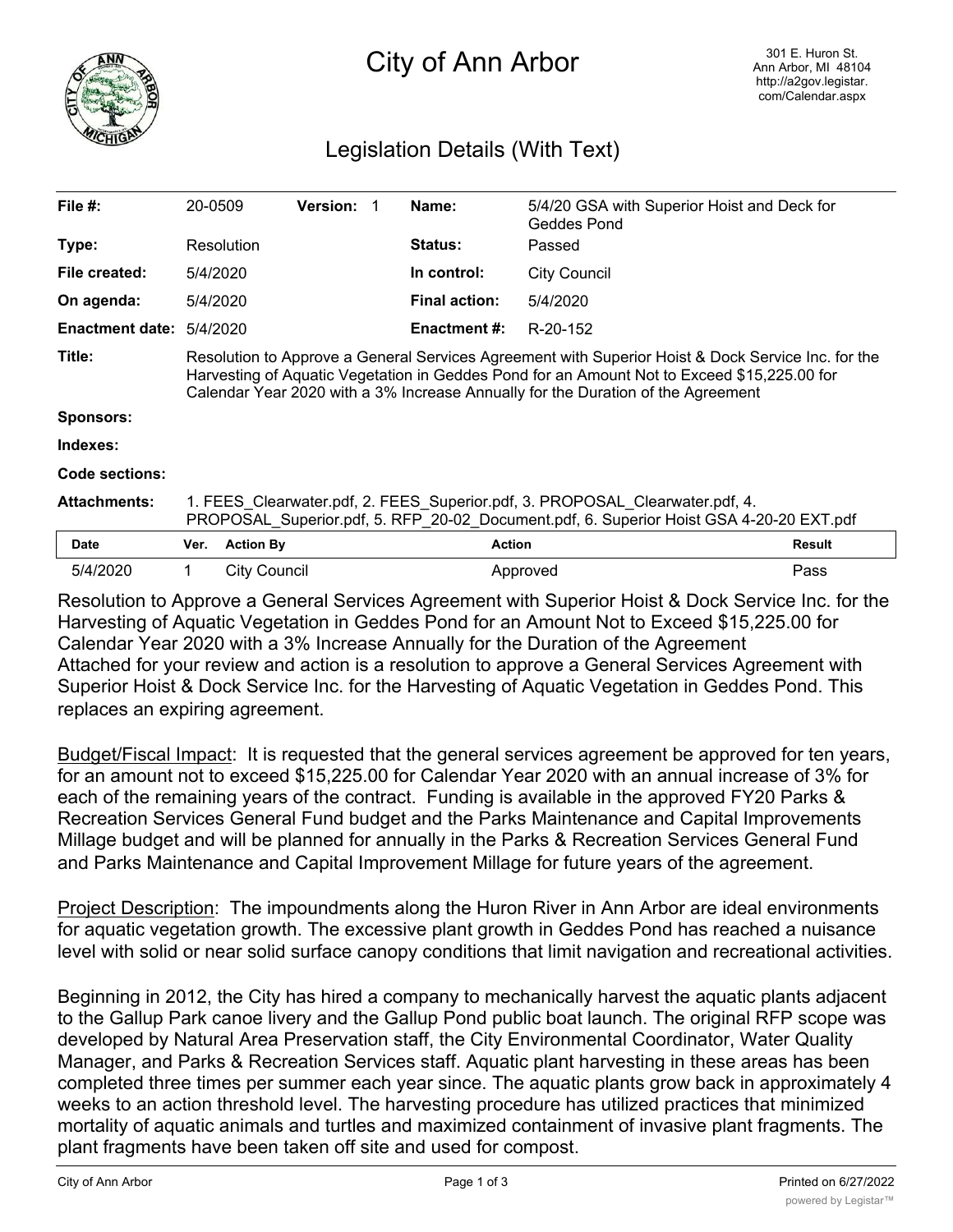The scope of work is to furnish labor, equipment and materials necessary to perform and complete the work required to mechanically harvest up to 7 acres of aquatic plants in Geddes Pond in 2020 three times per year. The aquatic plants are to be cut and removed up to a depth of five feet.

The river impoundment area designated to be harvested should be cleared of aquatic plants to allow for recreation boating. Effort must be made to protect aquatic species such as turtles and fish during the harvesting process. Aquatic plant material is to be removed from the river using methods that minimize the escape of plant fragments. We expect harvesting to take no more than 30 hours. Each harvest and work must be completed in daylight hours. Mechanical harvesting cannot be performed on weekends or holidays. Harvester machine(s) must use environmentally safe, non-toxic hydraulic fluids, to protect the river from spills of toxic hydraulic fluids.

A Request for Proposal (RFP #20-02) was advertised on the Michigan Inter-governmental Trade Network as well as on the City of Ann Arbor Purchasing website. Bids were received from two companies:

|                                                        |                                                                                        |                                     | 1 <sup>st</sup> Year 2 <sup>nd</sup> Year 3 <sup>rd</sup> Year 4 <sup>th</sup> Year 5 <sup>th</sup> Year |                                   |
|--------------------------------------------------------|----------------------------------------------------------------------------------------|-------------------------------------|----------------------------------------------------------------------------------------------------------|-----------------------------------|
| Superior Hoist & Dock Service*<br>Clearwater           | \$15,225 \$15,687 \$16,149                                                             | \$24,900 \$24,900 \$24,900 \$24,900 | \$16,632                                                                                                 | \$17,115<br>\$24.900              |
| <b>Superior Hoist &amp; Dock Service</b><br>Clearwater | 6th Year 7th Year 8th Year<br>\$17,640 \$18,165 \$18,711<br>\$24,900 \$24,900 \$24,900 |                                     | 9th Year<br>\$19,278<br>\$24,900                                                                         | 10th Year<br>\$19,845<br>\$24.900 |

\*Lowest Responsible Bid

Upon receiving the bids, staff conducted interviews with Superior Hoist & Dock Service, Inc. Based on the bid and the interviews, staff recommends moving forward with Superior Hoist & Dock Service, Inc.

Superior Hoist & Dock Service, Inc. complies with the requirements of the City's non-discrimination, prevailing wage, and living wage ordinances.

It is requested that the general services agreement be approved for ten years, to not exceed the annual amount quoted in the RFP response. Funding is available in the FY2020 Parks & Recreation Services General Fund budget and FY2020 approved Parks Maintenance and Capital Improvements budget and will be planned for in budget plans for future years.

Prepared by: Josh Landefeld, Parks & Recreation Services Deputy Manager

Reviewed by: Colin Smith, Parks & Recreation Services Manager and Derek Delacourt, Community Services Area Administrator

Approved by: Tom Crawford, Interim City Administrator

Whereas, The impoundments along the Huron River in Ann Arbor are ideal environments for aquatic vegetation growth;

Whereas, Beginning in 2012, the City has hired a company to mechanically harvest the aquatic plants adjacent to the Gallup Park canoe livery and the Gallup Pond public boat launch;